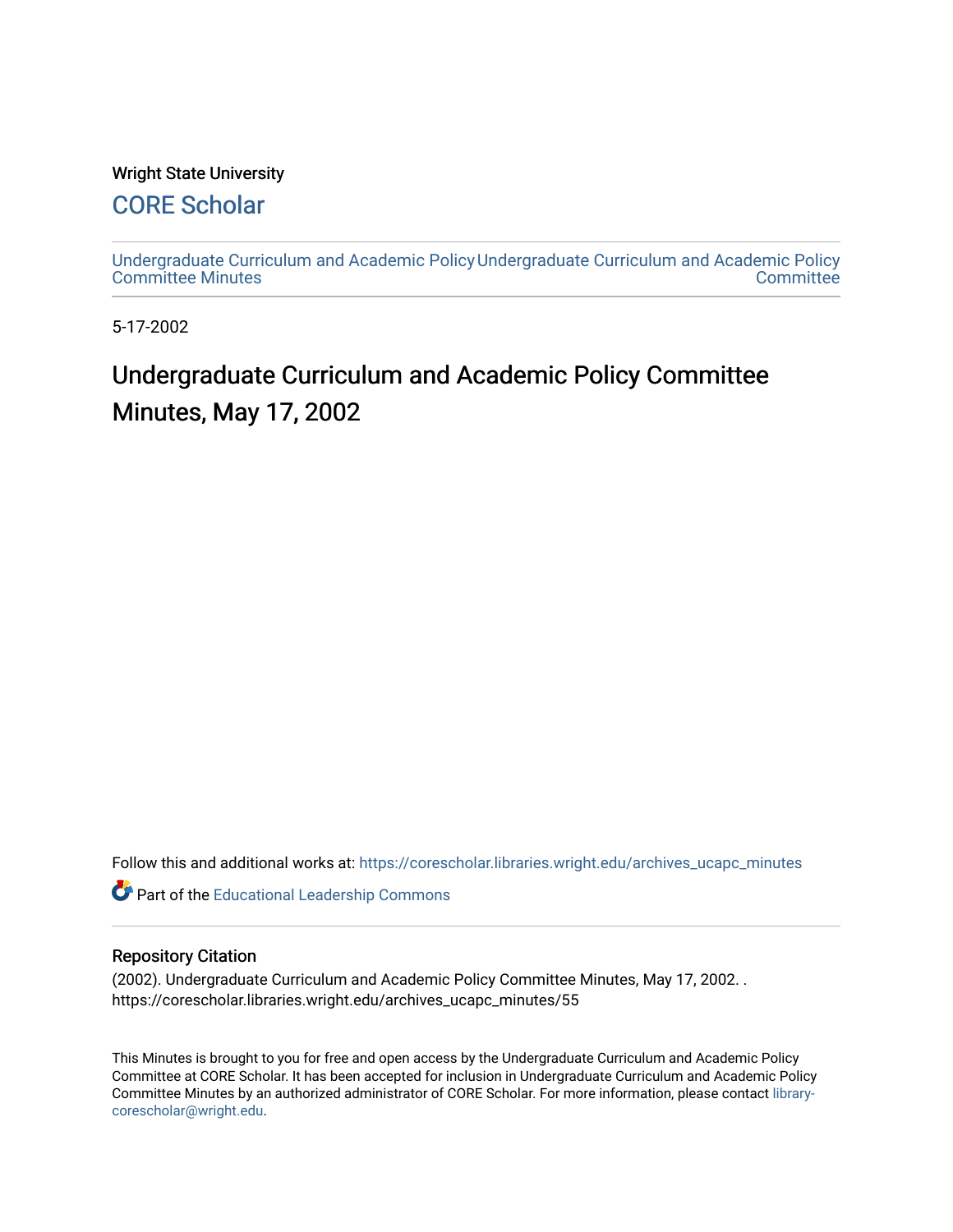# **Undergraduate Curriculum and Academic Policy Committee**

# **Minutes of May 17, 2002 Meeting**

**Present:** Jeanne Fraker, Joe Law, Jan Maxwell, Katie Mechlin, Jim Dunne (for Patricia Renick), Tom Sav, Cristina Specker, Patricia Vermeersch, Kefu Xue, Mindy Young.

**Approved Minutes** of April 11, 2002.

#### **Writing Across the Curriculum (WAC) Committee Report**

The committee is working on incorporating the WAC requirements into the New General Education Program. Recommendations were submitted to the General Education and Implementation Committee (GEIC) for review. After that review the recommended changes will be submitted to the UCAPC for additional review and approval.

#### **General Education Implementation Committee (GEIC) Report**

The GEIC will forward to the Faculty Senate for the June 2002 meeting the following recommendation for the New GE Program:

#### **[NEW GENERAL EDUCATION PROGRAM RECOMMENDATION](#page-4-0) --- FALL 2003**

At the UCAPC meeting, the recommendation was distributed to committee members for informational purposes. To date, the UCAPC has not been charged with reviewing proposals or recommendations. Questions and comments concerning the the New GE Program should be directed to the General Education Implementation Committee, the respective college representative on GEIC, or David Orenstein, GEIC Chair.

#### **Course Inventory and Modification Requests**

**CECS** 

Approved Modifications: BME 461, BME 464, ISE 307, EP 380, EE 425

**CEHS** 

Approved Modifications: Change to Inactive Status -- EDS 442, EDS 443, EDS 445, EDS 451, EDS 452, EDS 453, EDS 454, EDS 456

COBA

Approved Inventories: EC 420

COLA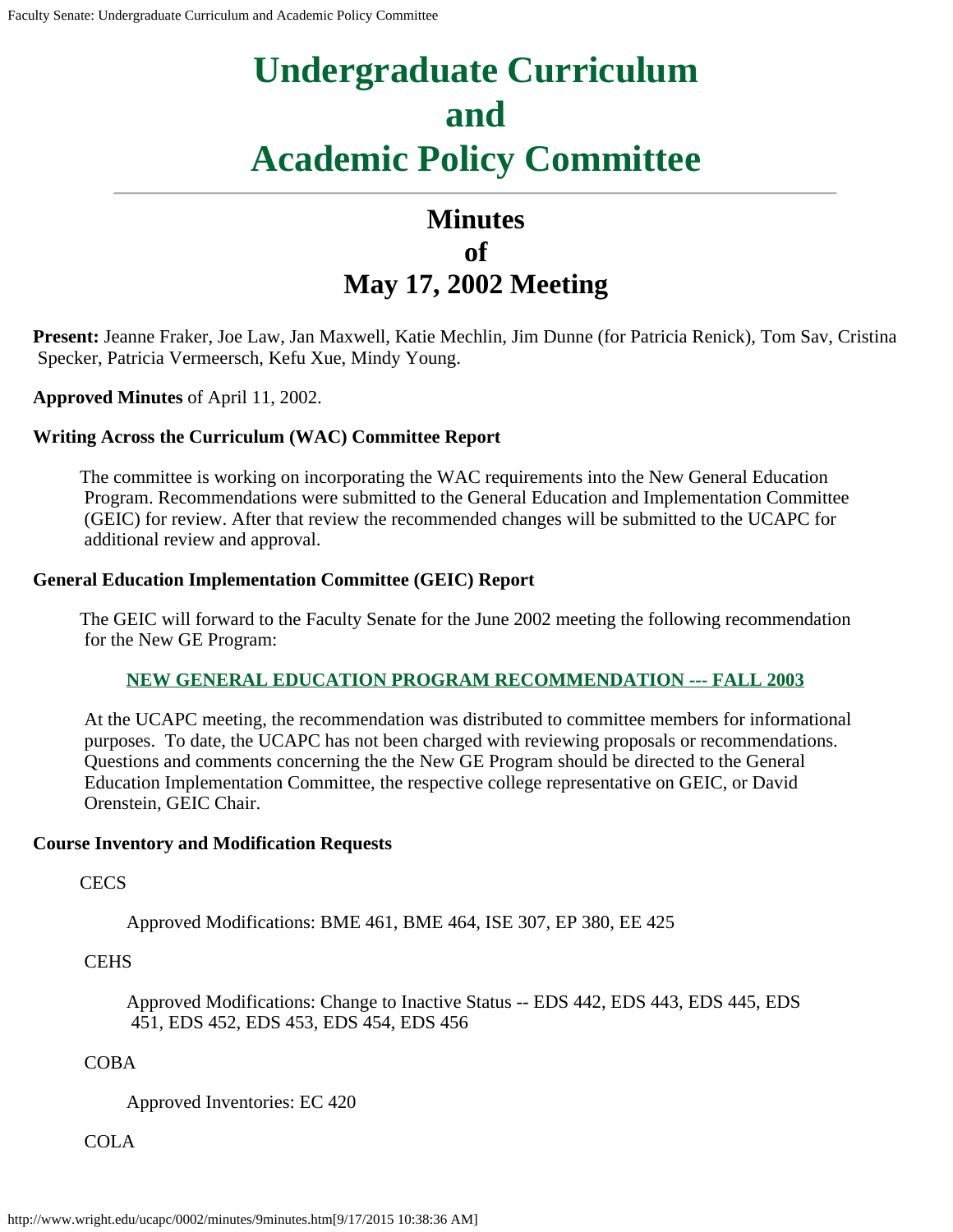Faculty Senate: Undergraduate Curriculum and Academic Policy Committee

Approved Inventories: ENG 250, ENG 251, PLS 225, PLS 405 Approved Modifications: CHI 101, ENG 310, SW 291

#### COSM

Approved Inventories: BIO 266, BIO 366, CL 150, MTH 102 Approved Modifications: BIO 294 (UCAPC changed Title for Catalog to Introduction to Lab Science and added the required change for Student Record to Intro Clin Lab Sci), BIO 466 (UCAPC added the required change for Student Record to Intern Exercise Science), BIO 482, DEV 095

Returned Modifications: The MTH 145 modification is proposed to eliminate MTH 126 or 127 as prerequisites. It was brought to the committee's attention that the modification would violate the State of Ohio Transfer Module under the Ohio Board of Regents Articulation And Transfer Module for General Education. It was announced that the modification would make the course ineligible for The Ohio Transfer Module. While the committee supported the change, there was concern that Wright State University's approval of such General Education curriculum changes in violation of the state requirements may not be prudent. Yet, the committee is aware that an effort is underway on the part of WSU's President and Provost (in conjunction with other state institutions) to work with the Ohio Board of Regents to give individual universities more flexibility in establishing general education requirements. Since the MTH 145 proposal is not to take effect until Fall 2003, the committee felt that there is sufficient time to continue to work with the Ohio Board of Regents and the Regents Articulation and Transfer Council regarding this issue. In this respect, the committee would welcome a future submission of the proposed modification as additional progress unfolds with the OBR Transfer Council.

#### UC

Returned Modifications: SS 094. The SS 094 modification is proposed to move SS 094 (Critical Reading Improvement, a non-univeristy credit course) to the University College UVC 104 (a university college credit course). It was brought to the committee's attention that some faculty may be concerned with an increasing number of non-academic course offerings being used for academic credit. Although UVC courses count as general electives, the committee was concerned with students using an increasing number of possible nonacademic courses toward graduation degree requirements.

#### **Program Changes**

CECS: Approved B.S. in Computer Science -- add Bioinformatics Option. The proposal is available as follows:

# **[B.S. in Computer Science Bioinformatics](#page-10-0) Option**

COLA: Approved English Integrated Language Arts -- change entrance requirements. The proposal is available as follows:

#### **[Integrated Language Arts](#page-14-0)**

CONH: Approved B.S. in Nursing

Content from NUR 214 (2 hr) divided and moved to two other required courses. NUR 212 increased form 3 to 4 hours. NUR 214 no longer required as of Fall 2002. Degree Credit Hour Change: No Change

#### **General Education Program Changes**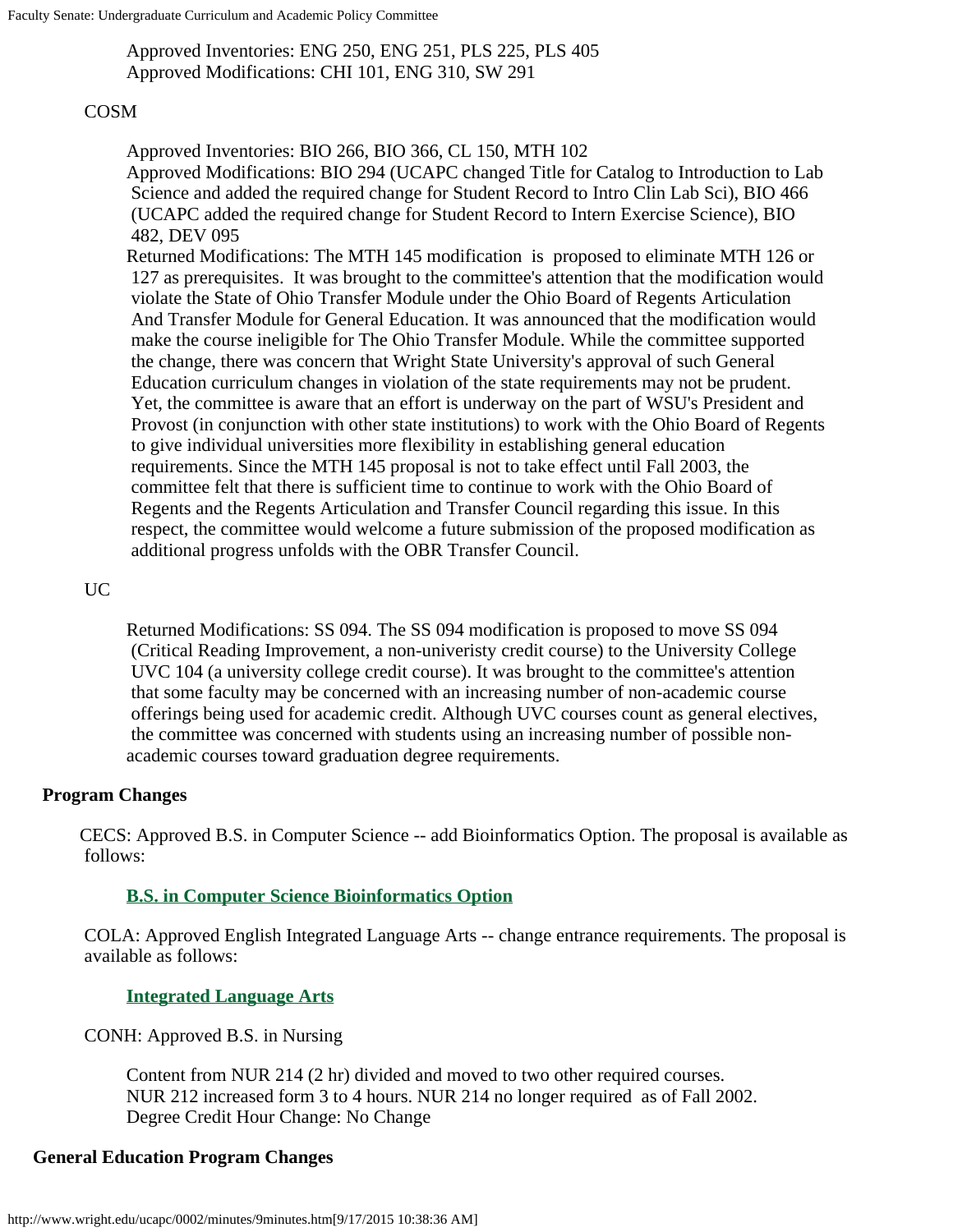# University College: Common Text for Freshman

In a memorandum, the Associate Provost agreed to the committee's recommendation to allow the adoption of a "Common Text" in the University College's courses (UVC courses) and, at this time, not integrate such into the General Education Program. Although the committee also raised financial curriculum concerns about the university's distribution of the "Common Text" to all incoming freshman as opposed to only students enrolling in UVC courses, the committee was informed that the the "Common Text" will be distributed to ALL incoming freshman and that such funding is requested in the University' capital campaign. The memorandum is available as follows:

#### **[Common Text Proposal](#page-18-0)**

#### **Adjournment**

The committee adjourned for the academic year 2001-02.

**[UCAPC HOME](http://www.wright.edu/ucapc/index.htm)**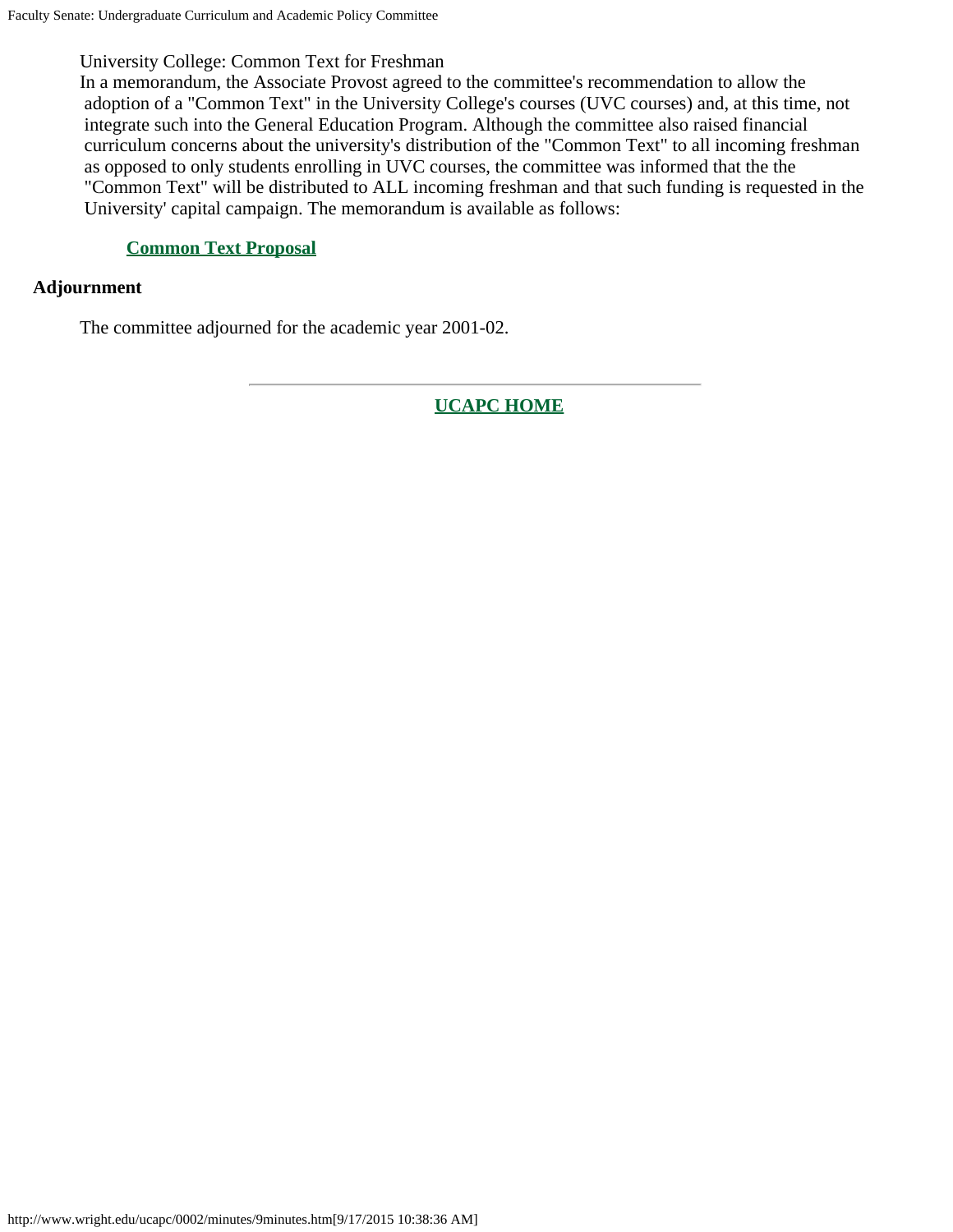<span id="page-4-0"></span>**Report of the General Education Implementation Committee to The Faculty Senate – 17 May 2002**

**Here are the courses recommended by GEIC to the Senate in each of the six areas of the new General Education Program. (We will continue to receive course proposals and thus further recommendations will follow.) GEIC is also working on a variety of policy proposals (e.g., those relating to transfer students from other institutions) that will be brought to the Senate early in the Fall.**

**(Note: Policy recommendations from GEIC in regards to Area VI college transfer and Lake Campus policies appear below in italics.)**

# **General Education at Wright State University**

The General Education Program at Wright State University provides students the opportunity to develop skills and knowledge that will form the basis for their life-long learning. A planned and coherent program, it is designed to help students sharpen critical thinking, problem solving, and communication skills while learning about the aesthetic, ethical, moral, social, and cultural dimensions of human experience. The General Education Program is required of all undergraduate students and serves as a foundation upon which all baccalaureate programs are built.

# **Area I – Communication and Mathematical skills**

12 Hours

Area I requirements help students enhance abilities central to academic success, including the abilities to write using appropriate academic conventions and to formulate and interpret mathematical models.

# **English Composition I and II**

ENG 101 Processes of Writing ENG 102 Effective Written Discourse

# **Mathematics**

MTH 145 Mathematics and the Modern World

# **Area II – Cultural-Social Foundations**

8 Hours Minimum (select one course from each category)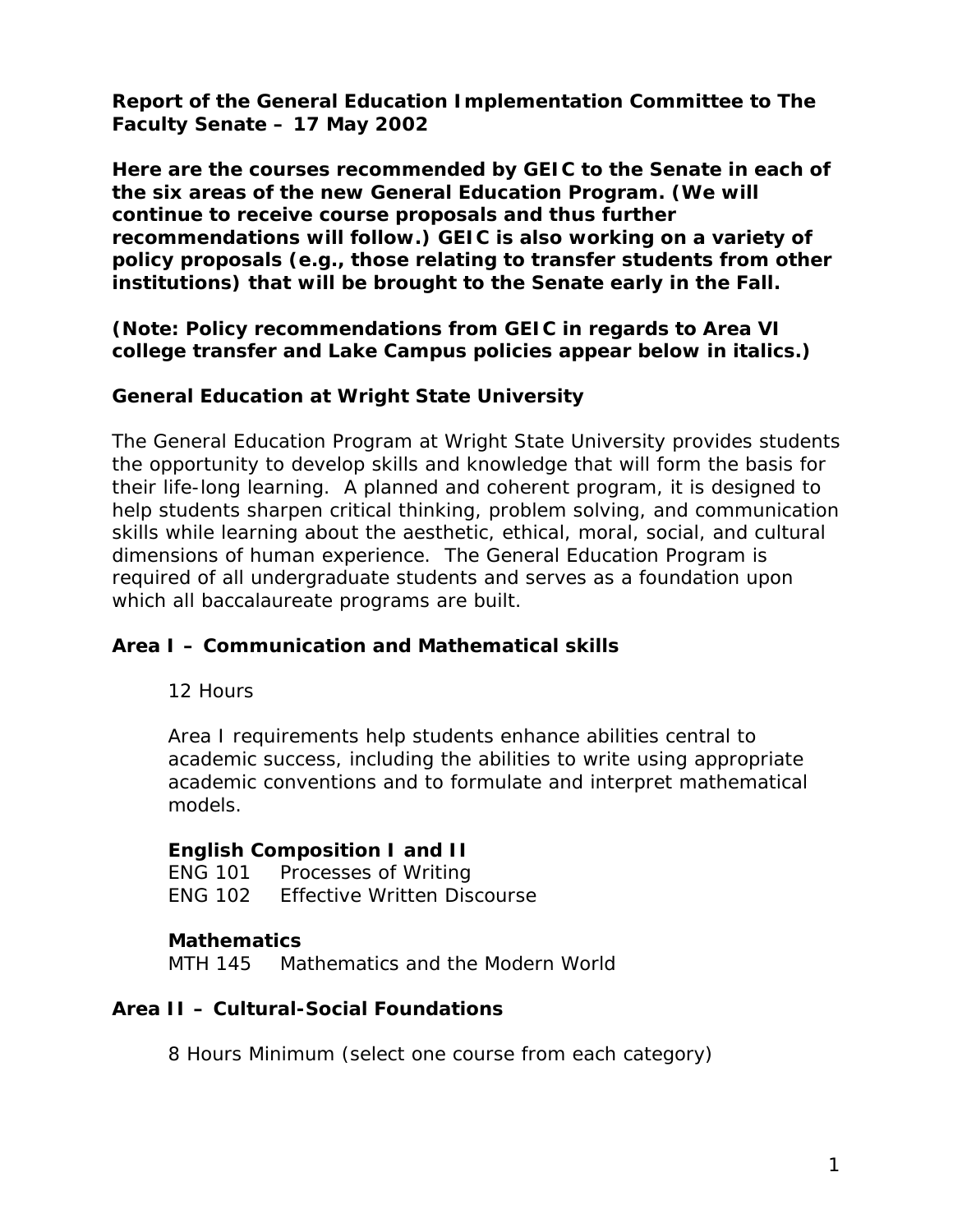Area II requirements help students develop a historical perspective on their own culture, an understanding of cultures beyond their own and an awareness of the realities of global interdependence.

# **History**

| <b>CLS 150</b> | Introduction to Greek and Roman Culture                                      |
|----------------|------------------------------------------------------------------------------|
| <b>HST 101</b> | Ancient & Medieval Europe                                                    |
| <b>HST 102</b> | Early Modern Europe: The 14 <sup>th</sup> through 18 <sup>th</sup> Centuries |
| <b>HST 103</b> | Modern Europe: the 19 <sup>th</sup> and 20 <sup>th</sup> Centuries           |
|                | The Non-Western World (writing intensive)                                    |
| <b>CSE 250</b> | Comparative non-Western Economic Systems                                     |
| <b>CST 220</b> | <b>Comparative Non-Western Environments</b>                                  |
| CST 230*       | Comparative Non-Western Worldviews Literature                                |
| CST 230*       | Comparative Non-Western Religion                                             |
| CST 240        | <b>Comparative Non-Western Cultures</b>                                      |
| CST 250        | <b>Comparative Non-Western Political and Social Systems</b>                  |
| <b>HLT 202</b> | Eastern Influences on Western Health                                         |
| <b>RSE 260</b> | Regional Studies: Asia                                                       |
| RST 260*       | Regional Studies: China                                                      |
| RST 260*       | Region Studies: Japan                                                        |
| <b>RST 280</b> | Latin American Culture                                                       |
| <b>RST 290</b> | Regional Studies: The Middle East                                            |

# **Area III –Human Behavior**

8 Hours Minimum (select two courses from different categories)

Area III requirements help students develop the skills to examine critically the complexity of human behavior and institutions through systematic analysis.

# **Economics (Some sections will be writing intensive.)**

EC 200 Economic Life

EC 290 Economic, Business, and Social Issues

# **Political Science**

PLS 200 Political Life

# **Psychology**

PSY 105 Psychology: The Science of Behavior

# **Sociology (writing intensive)**

| SOC 200 Social Life                   |
|---------------------------------------|
| SOC 205 The Sociological Imagination  |
| WMS 200 Approaches to Women's Studies |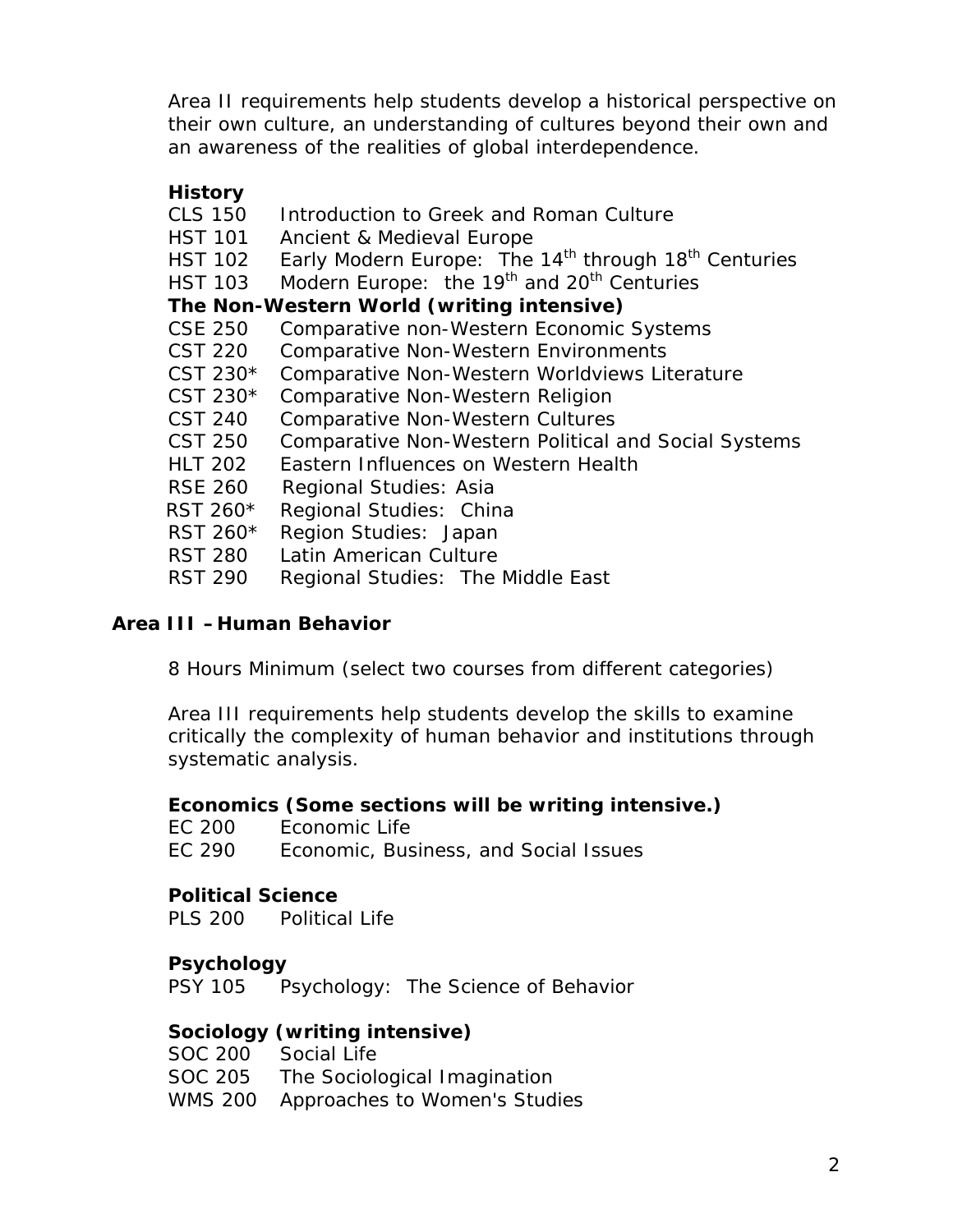# **Area IV – Human Expression**

4 Hours Minimum (select one course)

Area IV requirements will help students develop an intellectual and aesthetic appreciation of significant artistic works and of important literary, religious, and philosophical texts. Students will explore how such works express both personal vision and cultural concerns. They will also examine the specific means writers, composers and creative and performing artists adopt to communicate with their audience.

#### **Great Books (writing intensive)**

| CLS 204        | <b>Great Books: Classics</b>   |  |
|----------------|--------------------------------|--|
| <b>ENG 204</b> | <b>Great Books: Literature</b> |  |
| <b>PHL 204</b> | Great Books: Philosophy        |  |
| <b>REL 204</b> | <b>Great Books: Religion</b>   |  |

#### **Fine and Performing Arts**

| ART 214        | Visual Art in Western Culture |
|----------------|-------------------------------|
| <b>MUS 214</b> | Music in Western Culture      |
| TH 214         | Theatre in Western Culture    |

#### **Additional Courses from Areas Two, Three, and Four**

8 Hours

Select two additional courses from Areas II, III, or IV, one course from two of these three areas. Except for Area II, the course selected must come from a different subcategory than the course(s) chosen to meet the area requirement.

This component of the General Education program provides students the opportunity for in depth study in Cultural and Social Foundations, Human Behavior, or Human Expression and thus the opportunity to strengthen understanding and competencies in two of these three areas.

#### **Area V – Natural Sciences**

12 Hours (Select three courses (lecture and lab); at least one must be writing intensive

Area V courses emphasize scientific inquiry as a way to discover the natural world, and they explore fundamental issues of science and technology in human society.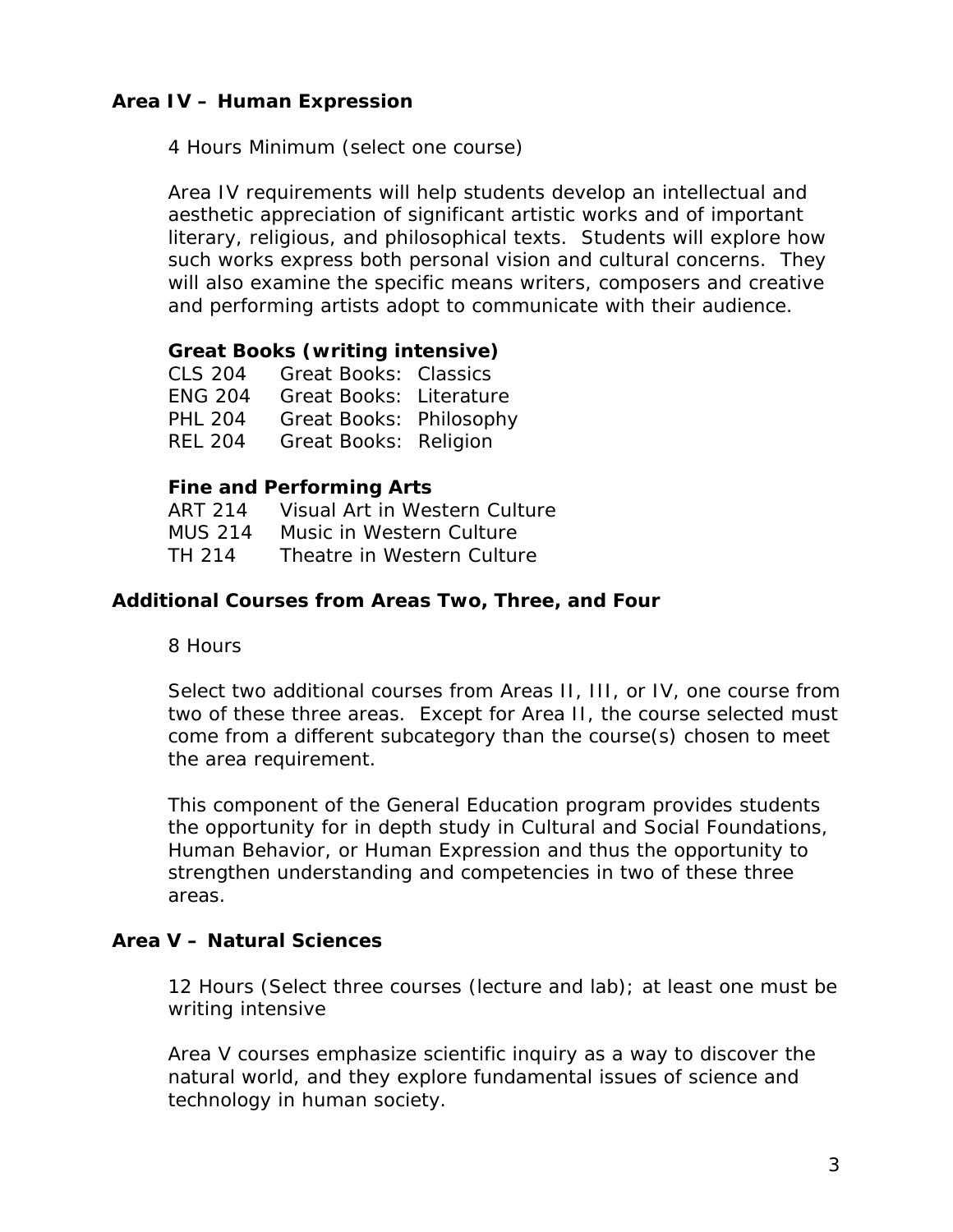# **Biology (Writing Intensive)**

- BIO 105 Introductory Biology: Biology of Food
- BIO 106 Introductory Biology: Biodiversity
- BIO 107 Introductory Biology: Biology of Disease

# **Chemistry**

- CHM 105 Chemistry of our World: Living Things
- CHM 106 Chemistry of our World: Materials
- CHM 107 Chemistry of our World: Energy and the Environment

# **Geology**

| GL 105 | The Planet Earth            |
|--------|-----------------------------|
| GL 106 | The Evolving Earth          |
| GL 107 | The Earth and Human Affairs |

# **Physics**

|         | PHY 105 Sounds and Colors              |
|---------|----------------------------------------|
| PHY 106 | Revolutions in Physics                 |
|         | PHY 107 Stars, Galaxies and the Cosmos |

# **Area VI - College Component**

4 Hours (select one course from the list specific by the college in which you intend to major)

Area VI requirements link general education more closely with study in the major, thereby making more apparent the applicability and transferability of general competencies to specialized study.

Courses satisfying the Area VI requirement may be offered by the specifying college or may be selected from approved General Education courses offered by the other colleges. Courses meeting the Area Six requirement must be writing intensive.

Note 1: Courses below are listed for the most part by the proposing college. A college may decide to accept courses offered in another college.

*Note 2: Each college must have at least one college component course regularly available for students at Lake Campus.*

*Note 3: Acceptance of a previously taken Area VI course is at the discretion of the receiving college in all cases of transfers from one*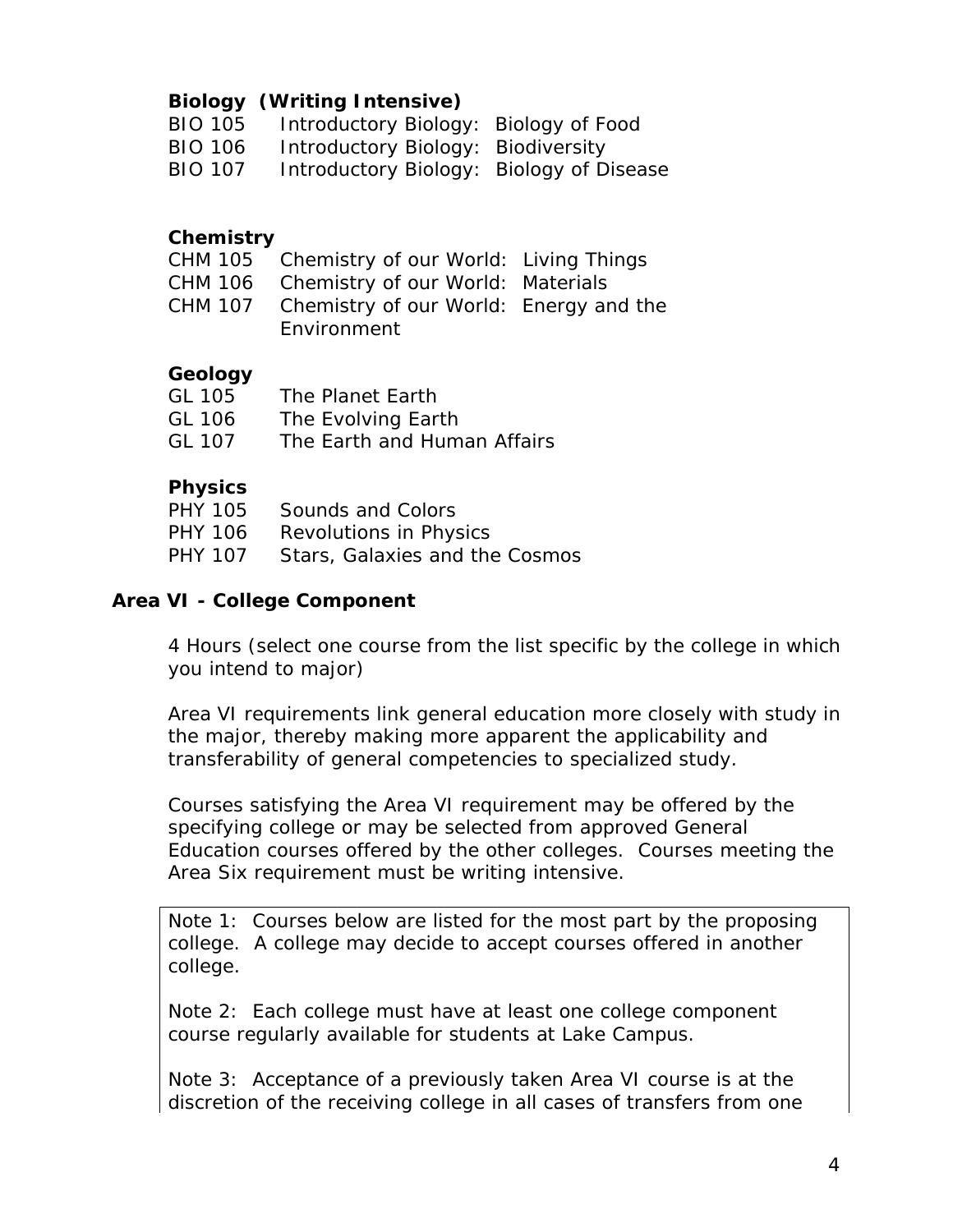*college to another. Each college will establish its own Area VI transfer policy.*

Note 4: A course listed in two areas may only be used to meet one area requirement. Only writing intensive sections will meet the Area VI requirement.

#### **College of Education and Human Services Courses**

- CNL 210 Understanding Emotional Intelligence
- ED 210 Education in a Democracy
- RHB 210 Introduction to Alcohol and Drugs

#### **College of Engineering and Computer Science Courses**

EGR 190 Fundamentals for Engineering and Computer Science I

# **College of Liberal Arts Courses**

- AFS 200 What is the African and African American Experience?
- ATH 241 Introduction to Physical Anthropology
- ATH 242 Introduction to Archaeology
- CSE 250 Comparative Non-Western Economic Systems
- CLS 204 Great Books: Classics
- CST 220 Comparative Non-Western Environments
- CST 230\* Comparative Non-Western Worldviews Literature
- CST 230\* Comparative Non-Western Religion
- CST 240 Comparative Non-Western Cultures
- CST 250 Comparative Non-Western Political and Social **Systems**
- ENG 204 Great Books: Literature
- HST 200 Topics in European History: Western Europe & The Non-Western World
- HST 220 Introduction to Gender History
- HST 221 American Diversities
- MUS 290 African American Music: America and Beyond
- PHL 200 Critical Thinking
- PHL 204 Great Books: Philosophy
- REL 204 Great Books: Religion
- RSE 260 Regional Studies: Asia
- RST 260\* Regional Studies: China
- RST 260\* Regional Studies: Japan
- RST 280 Latin American Culture
- RST 290 Regional Studies: Middle East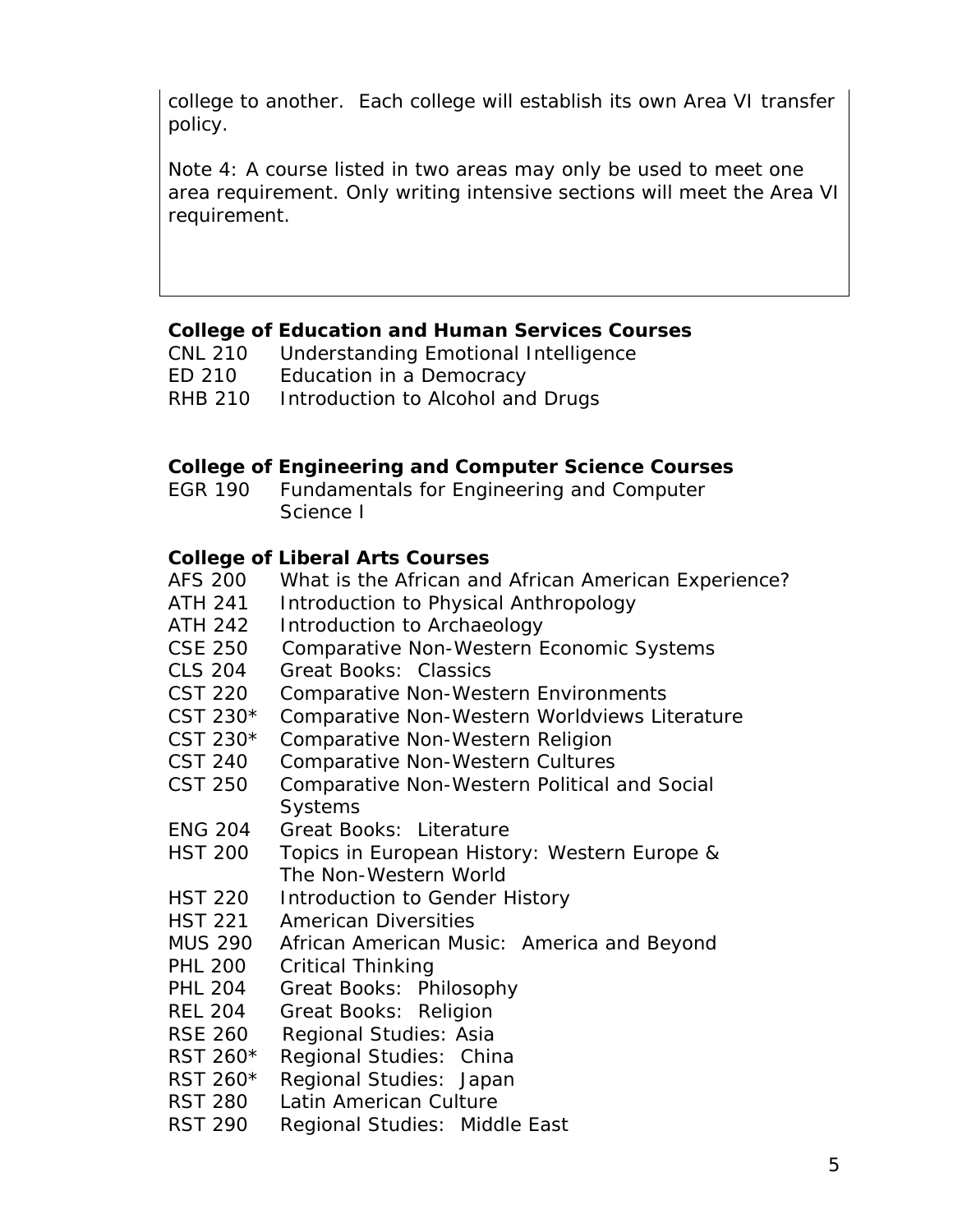- SOC 200 Social Life
- SOC 205 The Sociological Imagination
- SW 272 Cultural Competence in a Diverse World
- URS 200 Growth and Change in Urban Societies
- WMS 200 Approaches to Women's Studies

#### **Raj Soin College of Business Courses**

- EC 290 Economic, Business, and Social Issues
- FIN 205 Personal Financial Decision-Making

#### **College of Science and Mathematics Courses**

- EH 205 Environmental Science & Society: A Cross-Cultural Perspective
- PSY 110 Psychology: The Science of Behavior II

#### **WSU-Miami Valley College of Nursing and Health Courses**

- HLT 201 Human Expressions of Health
- HLT 202 Eastern Influences on Western Health
- HLT 203 The Languages of Health Data
- NUR 212 Nursing for Health and Wellness Lifestyle

\*The GEIC recommends that no two courses should share a single number and that these course numbers should therefore be changed.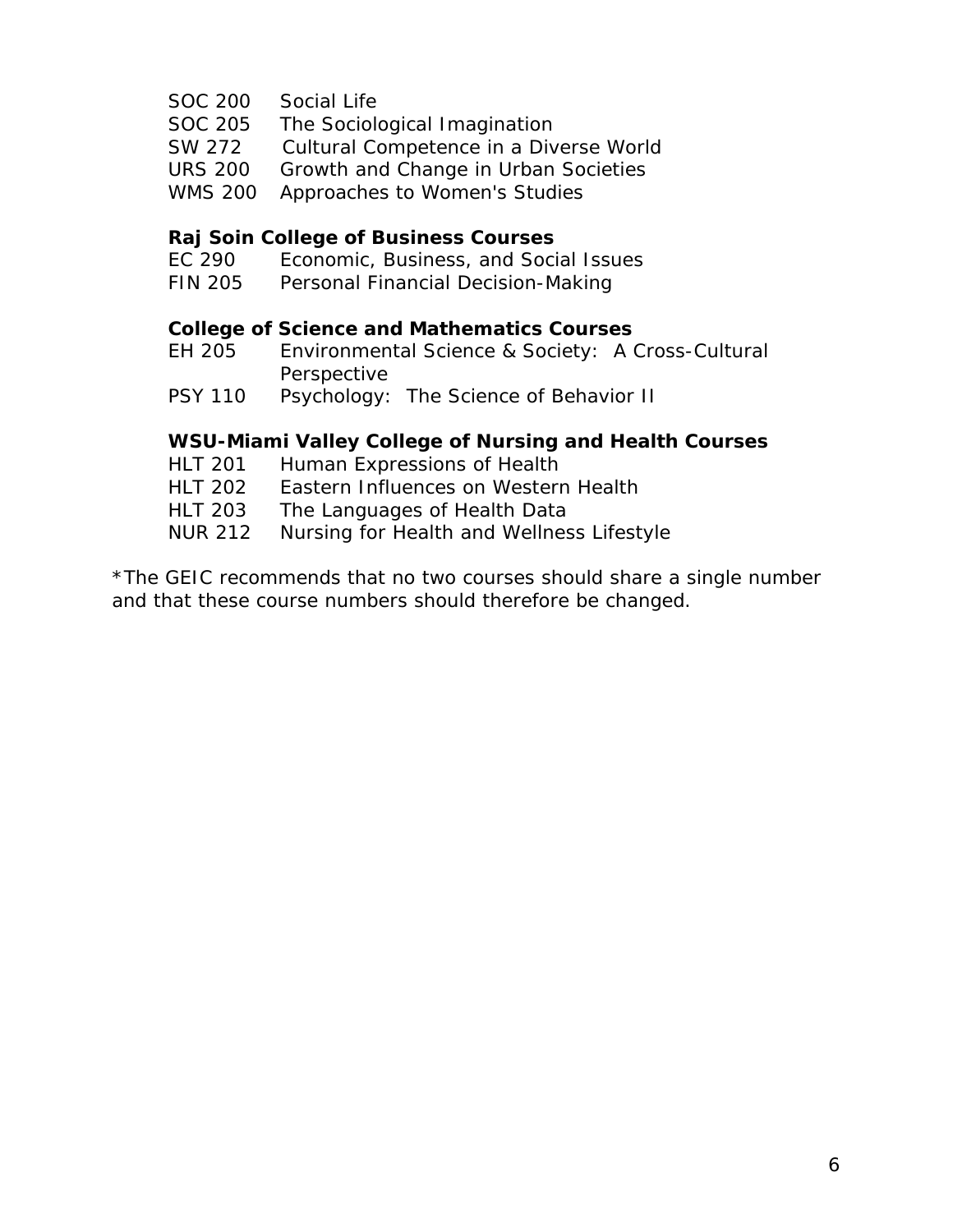# <span id="page-10-0"></span>**A Proposal for a Bioinformatics Option in the Bachelor of Science in Computer Science Degree**

#### **Executive Summary**

Bioinformatics is a new and rapidly evolving discipline that has emerged from the fields of experimental molecular biology and biochemistry, and from the artificial intelligence, database, and algorithms disciplines of computer science. Largely because of the inherently interdisciplinary nature of bioinformatics research, it has been difficult to meet the strong industry and government demands for trained scientists to develop and apply novel bioinformatics techniques to the rapidly-growing, freely-available repositories of genetic and proteomic data. The development of a bioinformatics curriculum at WSU will allow our students opportunities to take part of the basic research of this emerging discipline and be immediately available to meet the workforce needs of the community, state, and nation. Herein, we propose a change to the existing baccalaureate degree program in Computer Science to allow for a new option in Bionformatics.

This proposal details a new major option in bioinformatics for computer science undergraduate students. This program will be one of the first undergraduate programs of its type in the nation and the development of this program is funded by a NSF educational innovation grant to Wright State University. It is our hope that this program, and thus our university, will serve as a national model for similar programs nation-wide.

This proposal presents a bioinformatics option for computer science students. A related program in biological sciences provides a similar option for students of biological sciences. Both of these programs have been developed as a collaborative effort between faculty in both the department of computer science and faculty in the department of biology. The College of Engineering will administer the option proposed herein through the Department of Computer Science and Engineering. It is expected that the Department of Biological Science will administer a similar Bioinformatics option focused to meet the needs of students pursing a degree in Biology. To aid in maintaining the appropriate interdisciplinary balance, it is expected that both of these programs will be maintained via close consultation between faculty in both Departments.

The three existing options in the Bachelor of Science in Computer Science degree (General, Business, and Science) require 192 quarter credit hours. A total of 195 credit hours are required for the proposed bioinformatics option in computer science. The degree will be a Computer Science B.S. degree with a Bioinformatics option. The proposed option has been developed with the standards of the Computer Science Accreditation Council in mind and should not unduly affect department accreditation. The implementation of this new option will in no way inconvenience existing students as the existing options are unchanged.

The following documentation is provided to describe and support the proposed program option:

- The proposal (3 pages)
- ß Program course check sheet and sample plan of study (2 pages)
- ß Short paper detailing the need, motivations, and goals of this program (4 pages)
- ß Letter of support from the Dept. of Biological Sciences

Immediate implementation (Fall 2002) of this new option is requested. The modification provides a new option within the existing Computer Science B.S. degree program.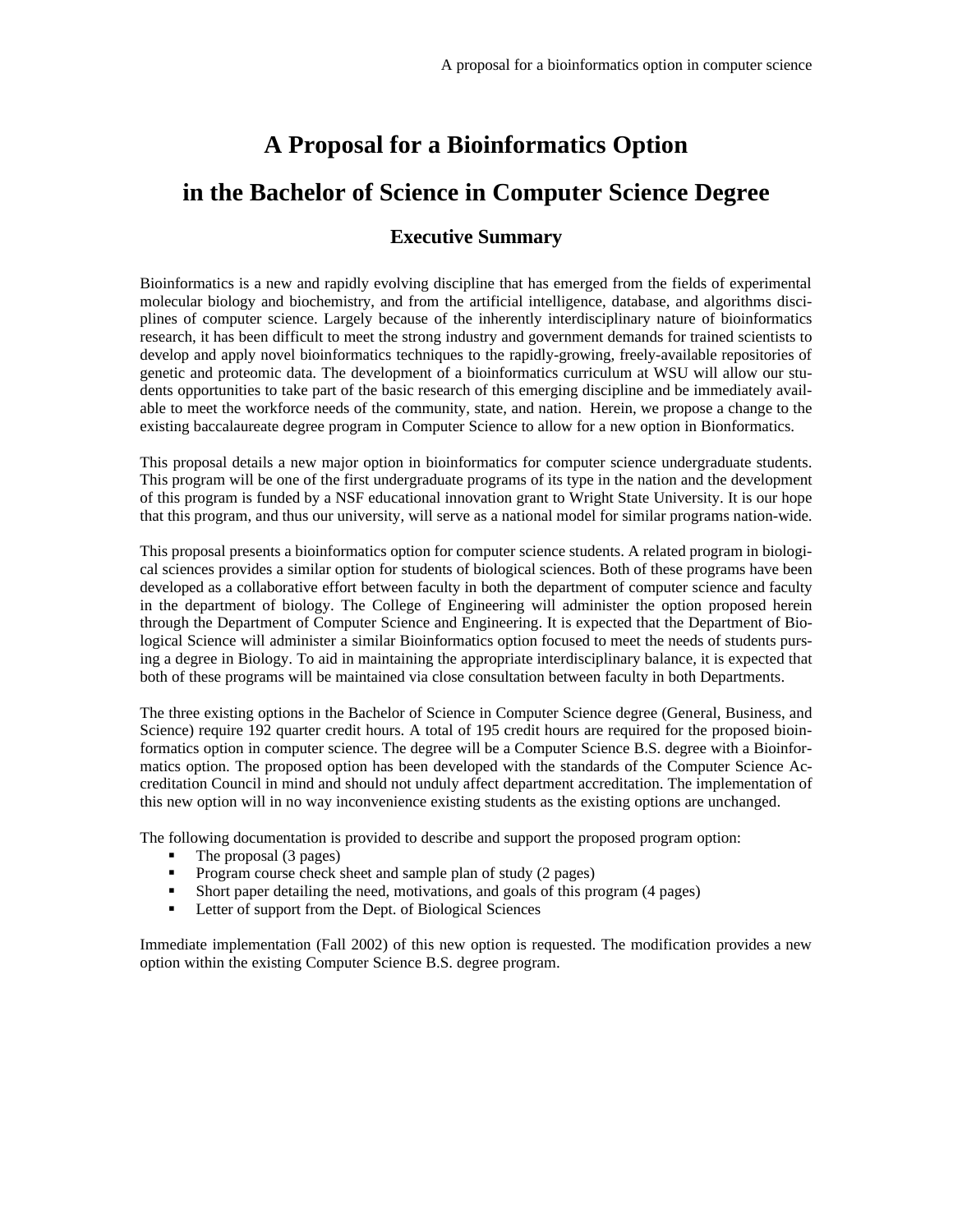# **A Proposal for a Bioinformatics Option**

# **in the Bachelor of Science in Computer Science Degree**

#### 1) Objectives

Bioinformatics is a new and rapidly evolving discipline that has emerged from the fields of experimental molecular biology and biochemistry, and from the artificial intelligence, database, and algorithms disciplines of computer science. There is a high demand for professionals with a background in bioinformatics. The annotation and analysis of the human genome is one of the most complex computational problems currently being studied on a world-wide scale. Computer scientists are needed to analyze, index, represent, model, display, process, mine, and search large biological databases. This need is already extensive and will continue to grow. The genomic database maintained at the National Center for Biotechnology Information (NCBI) currently doubles every 14 months. Industry analysts forecast that the market for genomic information alone (and the technology to use it) will reach an annual US \$2 billion by 2005. In the January 2001 issue of *The Scientist*, it is reported that the National Institute of General Medical Sciences (NIGMS) is already having difficulty finding people from other disciplines to perform the kind of modeling and data analysis that researchers in the biological sciences now require.

Largely because of the inherently interdisciplinary nature of bioinformatics research, it has been difficult to meet the strong industry and government demands for trained scientists to develop and apply novel bioinformatics techniques to the rapidly-growing, freely-available repositories of genetic and proteomic data. While some institutions are responding to this demand by establishing graduate programs in bioinformatics, the entrance barriers for these programs are high, largely due to the significant amount of prerequisite knowledge in the disparate fields of biochemistry and computer science required to author sophisticated new approaches to the analysis of bioinformatics data. The development of a bioinformatics curriculum at WSU will allow our students opportunities to take part of the basic research of this emerging discipline and be immediately available to meet the workforce needs of the community, state, and nation. Thus, we propose that a new Bioinformatics track be made available to students pursuing a Bachelor of Science in Computer Science degree.

#### 2) Catalog Description

The objective of the bioinformatics option in computer science is to provide a structured and coherent concentration of study in computer science with a focus on the development and application of computational tools, models, and approaches for expanding the use and understanding of biological, medical, behavioral, or health data, including the knowledge required to acquire, store, organize, archive, analyze, or visualize such data.

#### 3) Degree Requirements

The differences between the existing Computer Science (Science option) degree and the proposed Computer Science (Bioinformatics option) degree are summarized, below.

| <b>Courses removed</b>     | <b>Credit hours</b> | <b>Courses added</b>          | <b>Credit hours</b> |
|----------------------------|---------------------|-------------------------------|---------------------|
| <b>CEG 360</b>             |                     | CS 399 (new course/Bio 271)   |                     |
| CS 434                     |                     |                               |                     |
| CS 460                     |                     | CS 409                        |                     |
| CS 466                     |                     | $CS$ 471 (new course/Bio 471) |                     |
| CS/CEG electives           | 20                  | CS/CEG electives              |                     |
| 1yr Physics sequence       | 16                  | 2yr Chemistry sequence        | 33                  |
| Science elective           |                     |                               |                     |
| Concentration reqs.        | 24                  | 2yr Biology sequence          | 29                  |
| (MTH/SCI/ENG)              |                     |                               |                     |
| <b>Total hours removed</b> | 80                  | <b>Total hours added</b>      | 82                  |

**Table 1: Summary of changes from existing B.S. C.S. (Science option)**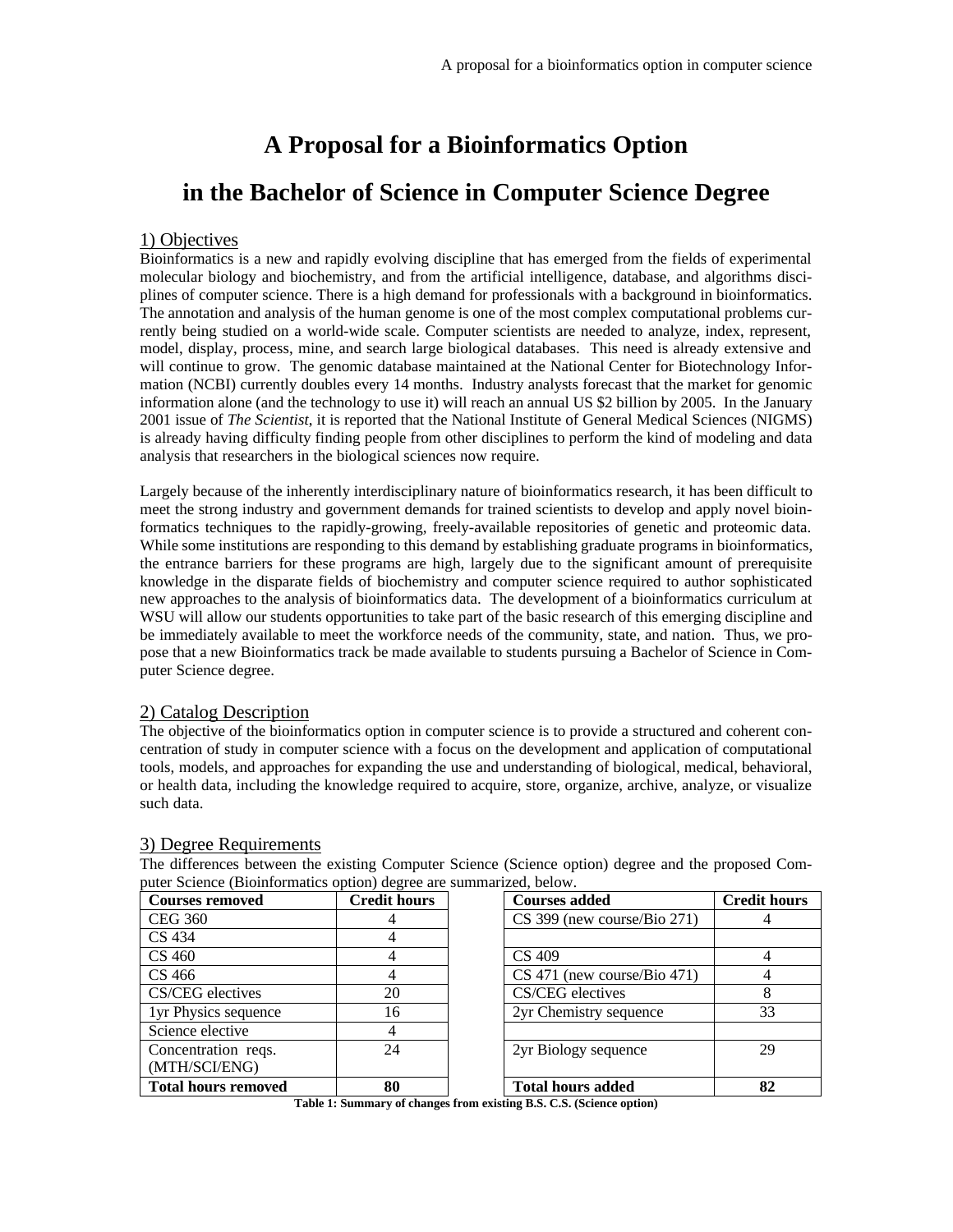The three existing options in the Bachelor of Science in Computer Science degree (General, Business, and Science require 192 quarter credit hours. A total of 195 credit hours are required for the proposed bioinformatics option in computer science.

| <b>Proposed Addition</b><br><b>Bachelor of Science in Computer Science</b><br><b>Degree (Bioinformatics option)</b> |                | An existing option (for reference)<br><b>Bachelor of Science in Computer Science</b><br>Degree (Science option) |                |
|---------------------------------------------------------------------------------------------------------------------|----------------|-----------------------------------------------------------------------------------------------------------------|----------------|
| <b>General Education Requirements</b>                                                                               | 70             | <b>General Education Requirements</b>                                                                           | 68             |
| Required substitutions:                                                                                             |                | Required substitutions:                                                                                         |                |
| MTH 229, 230                                                                                                        |                | MTH 229, 230                                                                                                    |                |
| CHM 211/215, 212/216, 213/217                                                                                       |                | PHY 240/200, 242/202, 244/204                                                                                   |                |
| <b>Departmental Requirements</b>                                                                                    | 55             | <b>Departmental Requirements</b>                                                                                | 59             |
| CS 240, 241, 242, 400, 415                                                                                          | 19             | CS 240, 241, 242, 400, 415                                                                                      | 19             |
| CS 399, 405, 409, 471, 480                                                                                          | 20             | CS 405, 466, 480                                                                                                | 12             |
| CEG 255, 260, 320, 433                                                                                              | 16             | <b>CEG 255</b>                                                                                                  | $\overline{4}$ |
|                                                                                                                     |                | CEG 260, 320, 360, 433, 434, 460                                                                                | 24             |
| <b>Computer Science Electives</b>                                                                                   | 8              |                                                                                                                 |                |
| Electives must be 400-level computer science                                                                        |                | Freshman Sequence/CS Electives                                                                                  | 20             |
| courses chosen with the consent of an advisor to                                                                    |                | Electives must chosen with the consent of an                                                                    |                |
| provide a coherent major concentration.                                                                             |                | advisor to provide a coherent major concentra-                                                                  |                |
|                                                                                                                     |                | tion.                                                                                                           |                |
| <b>Mathematics/Statistics Requirements</b>                                                                          | <u>15</u>      |                                                                                                                 |                |
| MTH 231, 253, 257                                                                                                   | 11             | Mathematics/Stats/Sci. Requirements                                                                             | 19             |
| <b>HFE 301</b>                                                                                                      | $\overline{4}$ | MTH 231, 253, 257                                                                                               | 11             |
|                                                                                                                     |                | <b>HFE 301</b>                                                                                                  | $\overline{4}$ |
| <b>Science Requirements</b>                                                                                         | 44             | CHM 121, or BIO 112, or a physics course                                                                        |                |
| BIO 112, 114, 115, 210, 211, 212                                                                                    | 24             | with PHY 242 or PHY 244 as a prerequisite 4                                                                     |                |
| BIO 410, 492                                                                                                        | 5              |                                                                                                                 |                |
| CHM 121, 122, 123                                                                                                   | 15             | <b>Technical Communications Requirements</b>                                                                    | <u>3</u>       |
|                                                                                                                     |                | EGR 335 or BIO 310                                                                                              | 3              |
| <b>Technical Communications Requirements</b>                                                                        | $\overline{3}$ |                                                                                                                 |                |
| EGR 335 or BIO 310                                                                                                  | 3              | <b>Elective/Concentration Requirements</b>                                                                      | 24             |
|                                                                                                                     |                | MTH, EE**                                                                                                       | $8 - 12$       |
| <b>Total</b>                                                                                                        | 195            | Courses from one mathematics, science, or                                                                       |                |
|                                                                                                                     |                | Engineering department                                                                                          | $12 - 16$      |
|                                                                                                                     |                | <b>Total</b>                                                                                                    | 193            |
|                                                                                                                     |                | ** Chose from EE 301/302, 303/304, 321, 322,                                                                    |                |
|                                                                                                                     |                | 331, 345, and MTH 232, 233, 333, 407, 431,                                                                      |                |
|                                                                                                                     |                | 432, 451, 452, 457, 458.                                                                                        |                |

**Table 2: Course catalog description of proposed Bioinformatics option and existing Science option (for reference)**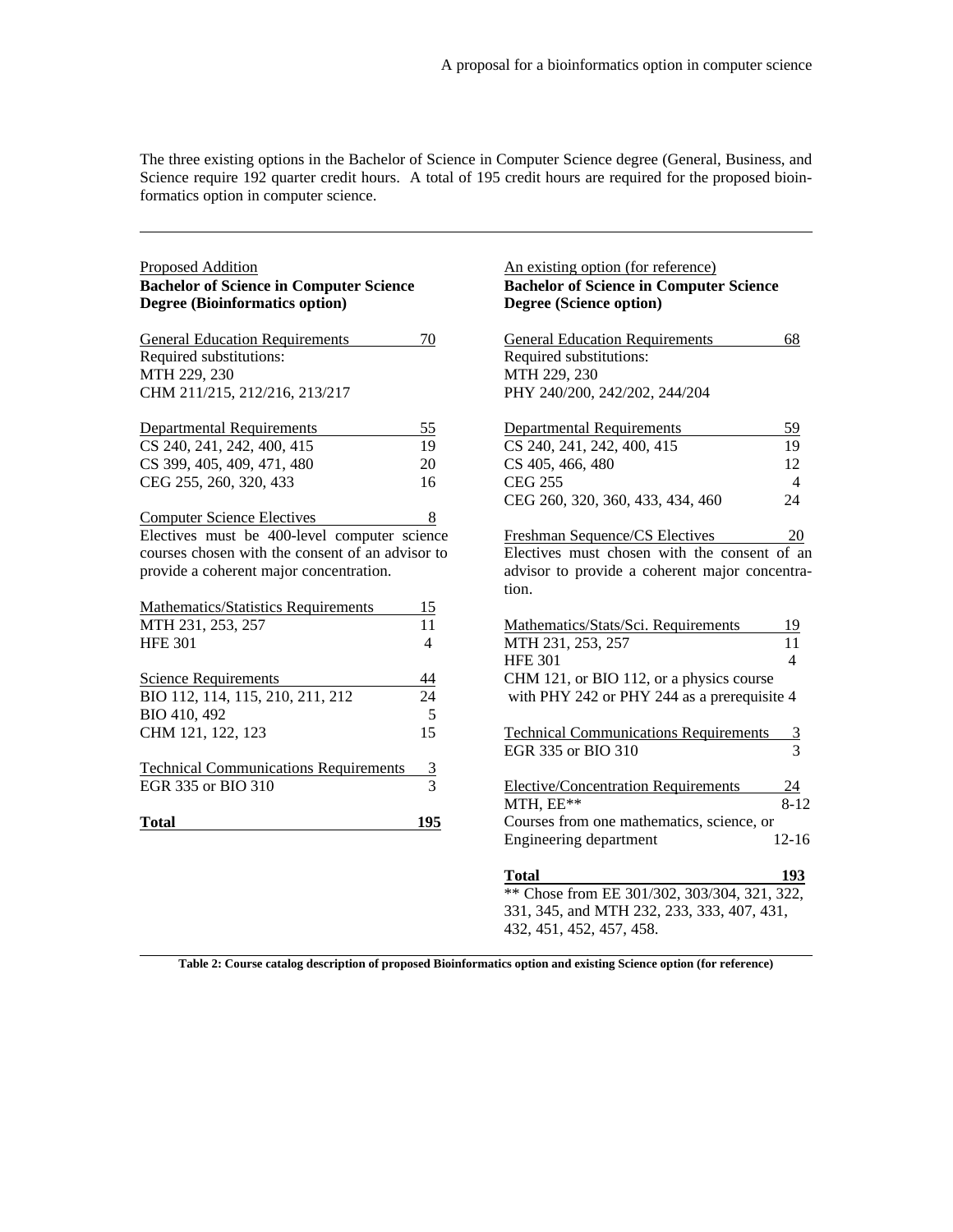#### 4) Student Performance and Prerequisites

Students are expected to satisfy the same performance and prerequisite requirements expected of all students in the College of Engineering and Computer Science. Admission to the Computer Science degree program (bioinformatics option) is subject to (1) the student completing 45 quarter credits of college-level work, (2) attaining a cumulative GPA of 2.25 and a cumulative GPA of 2.25 in all computer science and engineering courses, (3) completing required core courses in English, composition, mathematics, computer programming, and chemistry or physics with a grade of C or better.

#### 5) Coordination

The Department of Computer Science and Engineering will administer the program. It is expected that the Department of Biological Science will also offer a Bioinformatics option for students pursing a degree in Biology. To aid in maintaining the appropriate interdisciplinary balance, it is expected that both of these programs will be maintained via close consultation between faculty in both departments.

#### 6) Resources

Most of the courses, hardware, and software resources of this new, interdisciplinary option already exist as normal university offerings. This track is not expected to significantly increase the maintenance or upgrade costs of these existing offerings. This program will require the regular offering of two new courses, Bio 271/CS 399 (Introduction to Bioinformatics) and Bio 471/CS 471 (Algorithms for Bioinformatics). Bothof these courses have been approved.

#### 7) Implementation

Our goal is to accept students into this program immediately. The modification provides a new option within the existing degree program. Students that are currently in the Computer Science degree program will not be inconvenienced in any way, as any existing option for which they have targeted prior class work remains intact and unchanged.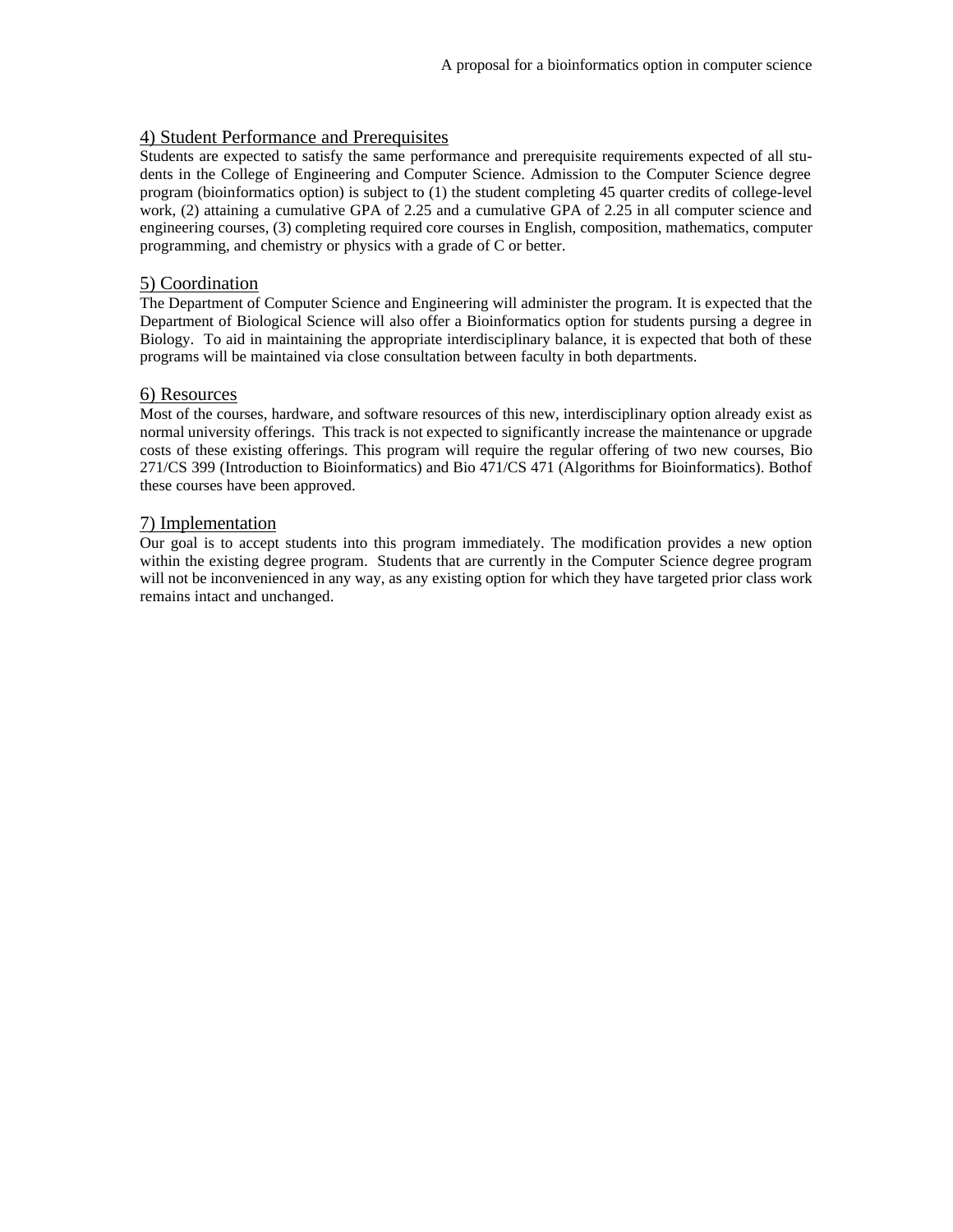#### **English: Integrated Language Arts Entrance Requirement Change**

#### <span id="page-14-0"></span>**Action**

At its meeting on November 15, 2001, the English department faculty voted to create an entrance requirement for students wishing to enter the program in English: Integrated Language Arts (major # 346). Currently there is no entrance requirement for the English major beyond what the College of Liberal Arts requires. Any student with a 2.0 average and a C or better in ENG 101 and 102 can enter any English major. We propose the following policy governing admission to the major in English: Integrated Language Arts.

For admission to the major in English: Integrated Language Arts, students must present any one of the following:

- an overall GPA of 2.50 or better after completion of 48 hours (a minimum of 24 hours completed at Wright State University)
- an overall GPA of 2.25 or better with grades of B or better in both ENG 300 and 301 after completion of 48 hours (a minimum of 24 hours completed at Wright State University)
- an overall GPA of 2.00 or better with a GPA of 3.30 in five courses in the English major after completion of 48 hours (a minimum of 24 hours completed at Wright State University)
- the recommendation of an English department faculty member and permission of the department Chair

This policy will be effective Fall 2002.

#### **Background**

English: Integrated Language Arts (ILA) is the newest major offered by the Department of English Language and Literatures. Students completing this major are eligible to apply to enter the Graduate Level Teacher Preparation Program (GLTPP) offered by the College of Education and Human Services. Students who successfully complete the latter program and pass a series of PRAXIS teacher competency tests will receive their Adolescent and Young Adult teaching license in Integrated Language Arts.

Thus the major in English: Integrated Language Arts functions primarily as the undergraduate content-rich component of a five-year teacher-education program. It is exclusively designed for students who wish to be secondary teachers of English. Students who are not interested in careers in secondary education should pursue the major in English (major # 350). The English major is an open-admission program. Any student with a GPA of 2.0 or better and a C in ENG 102 may enter the English major.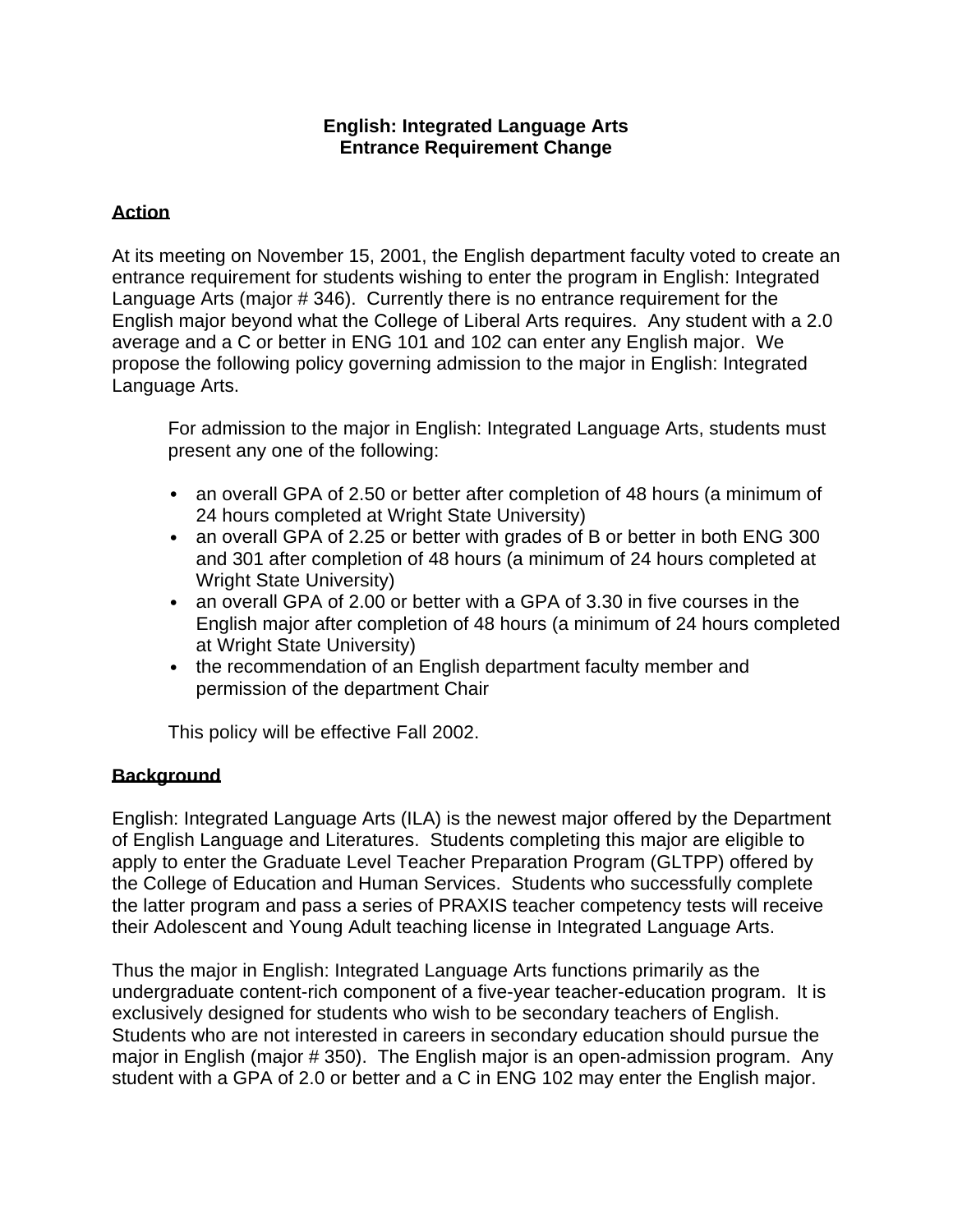Integrated Language Arts Entrance Requirement: 2

Because the major in English: Integrated Language Arts is wholly geared to prepare students to enter the GLTPP, we must be careful to match our expectations with its requirements. Our ILA courses have been designed to prepare students for their immersion in graduate Education courses and student teaching. But beyond course work, our performance expectations must also match the entrance requirements graduate programs are likely to have.

Like all graduate programs, the GLTPP requires that students entering the program have an overall GPA of 2.70. While this can be waived with a conditional admission, the waiver will normally not permit students to begin graduate study with an overall GPA below 2.50. Yet students may currently enter our ILA program with a 2.00, and need only maintain that minimum GPA to graduate in good standing. Thus, while we have an "open-admission" undergraduate program designed to prepare students for a year of teacher education, successful completion of the former may leave students far short of minimal requirements for the latter. The two programs lack any clear articulation in the area of expectations.

#### **Proposal**

Our proposal addresses this disconnection between our undergraduate program and the graduate-level program offered by the College of Education and Human Services. Our proposal takes a very generous approach. First, students with an overall GPA of 2.50 or higher may enter our program without further scrutiny. Even though these students will need to bring their GPA up several points to qualify for regular admission to the GLTPP, we are willing to take the responsibility of mentoring and preparing these students for admission to the teacher-preparation program. The GPA of 2.5 shows us that these students have been able to earn substantial numbers of B grades and even A grades in their general education courses. We regard these students as likely to prove effective applicants to the Graduate Level Teacher Preparation Program.

Second, students with an overall GPA of 2.25 or higher may enter the ILA program if they can receive grades of B or better in both our core classes, ENG 300 and 301. These courses, created several years ago when we reformed the English curriculum, are designed to be taken before other English courses and will give our students a solid introduction to the vocabulary, theoretical basis, and critical study of literature. They are our "gateway" courses to the English major, and we think it is appropriate to give ILA students an opportunity to demonstrate their likelihood of success in the major by succeeding in our two gateway courses. If they can do so, we will admit them to the ILA program, even though their overall GPA may be only 2.25.

Third, students with an overall GPA of 2.00 to 2.25 may still enter the ILA program if they can demonstrate the ability to work above the "B" level, earning a 3.30 in five or more courses in the English major. Students with checkered academic backgrounds may still turn out to be excellent candidates for teacher education. We want to give students the chance to prove this to us by performing strongly in 20 hours of course work in English. We will advise these students carefully to make sure that all the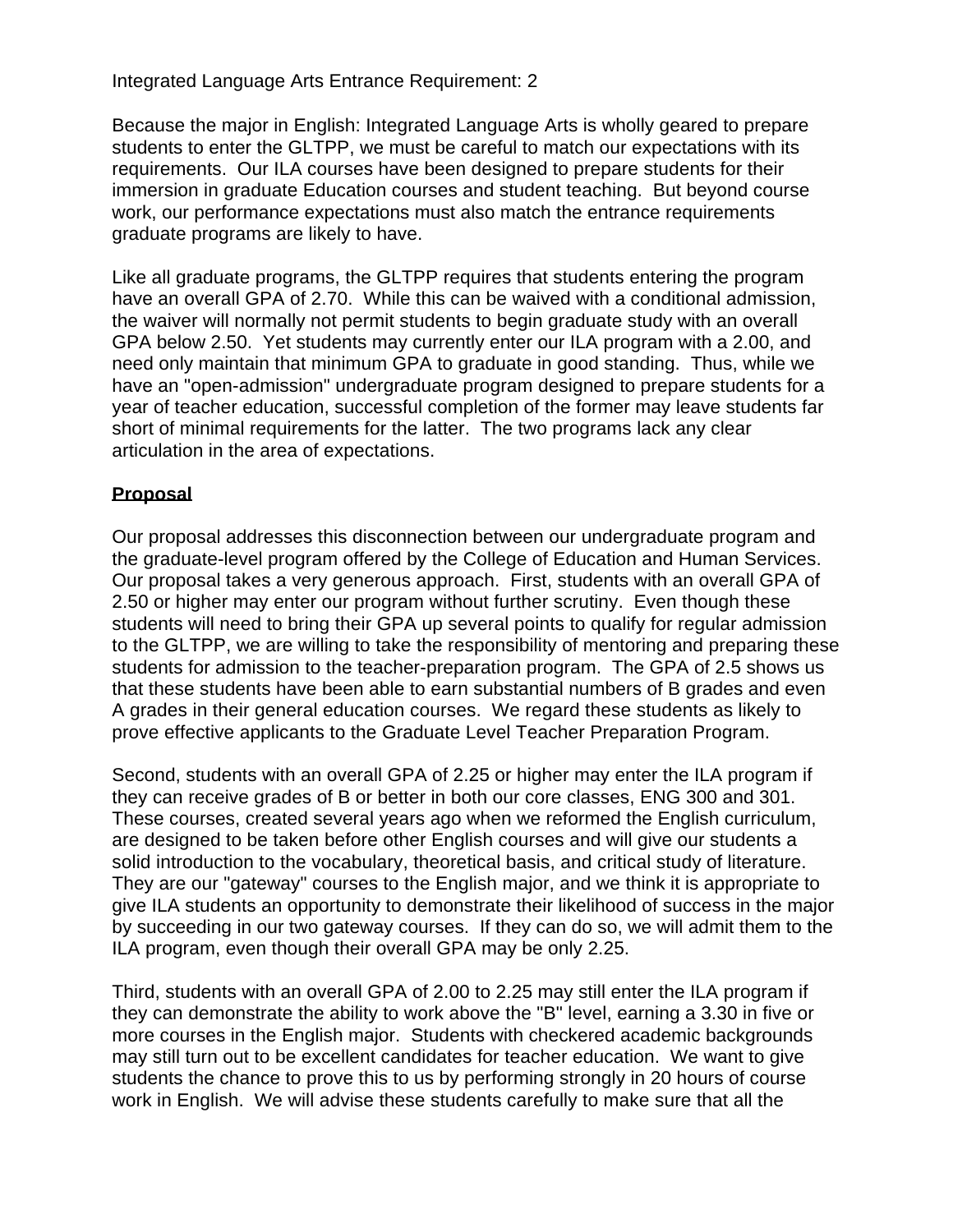Integrated Language Arts Entrance Requirement: 3

courses in this probationary phase will count toward the major in English: Integrated Language Arts if the students are accepted to the program. If they cannot meet the entrance requirements, students may count all courses toward the major in English. We will also provide advising so that students who wish to may pursue careers related to teaching in publishing, computers, substitute teaching, or grading proficiency tests.

Finally, we will also admit a student to the ILA major with the recommendation of an English department faculty member and permission of the Chair. This will allow us to deal with special cases, students who, while they may not fall under one of the other GPA/course grade requirements, still merit the opportunity to enter a teacherpreparation program like the one offered at Wright State.

# **Rationale**

Right now, with the program only in its first full year, out of a total of 60 students majoring in Integrated Language Arts, 14 students (23%) have an overall GPA below 2.50. [Note: this does not count several students with a listed GPA of 0.00, since these students are newly transferred into the program.] Three of these 14 students are currently on academic probation, their averages being below 2.00. Another nine, while not on academic probation, have GPAs below 2.25. The fourteen students with total GPAs below 2.50 have not as a group performed significantly better on their courses in the English: Integrated Language Arts major than they have overall. Their combined GPA for all courses in the major is 2.472. If one excludes the two students whose GPAs are above 2.25, the English GPA for the remaining students drops to 2.404.

What will happen to these 14 students when they complete the major in Integrated Language Arts? No doubt, a few will bring their grades up over time. A few more will be able to enter the GLTPP by petition. Others may take additional course work to bring up their GPA and apply later, or may enter teacher-education programs at other schools. But it is certain that some of these students have no hope of ever entering a teacher-education program. The courses they take in the ILA curriculum are designed to train them to be classroom teachers of English, yet that path will be denied them. They would have been better served by pursuing the regular English major, or by pursuing another major altogether. As it is, we will have done them a disservice.

Further, our proposal parallels the admissions requirements of other programs designed to prepare students to enter the Graduate Level Teacher Preparation Program. The College of Education and Human Services continues to require a GPA of 2.5 for all entering students in all undergraduate programs, including its own prelicensure programs in Early Childhood and Middle Childhood Education. Our proposed entrance requirements, if anything, are less stark and perhaps more finely tuned to the possibility that students will improve on earlier poor academic performance. There is a broader issue here as well--one that current educational reform, including the "licensure" approach to the preparation of teachers, attempts to address: teachers should be professionals who have mastered an area of expertise. A few who want to be teachers appear not to have the intellectual capacity or the work ethic to meet the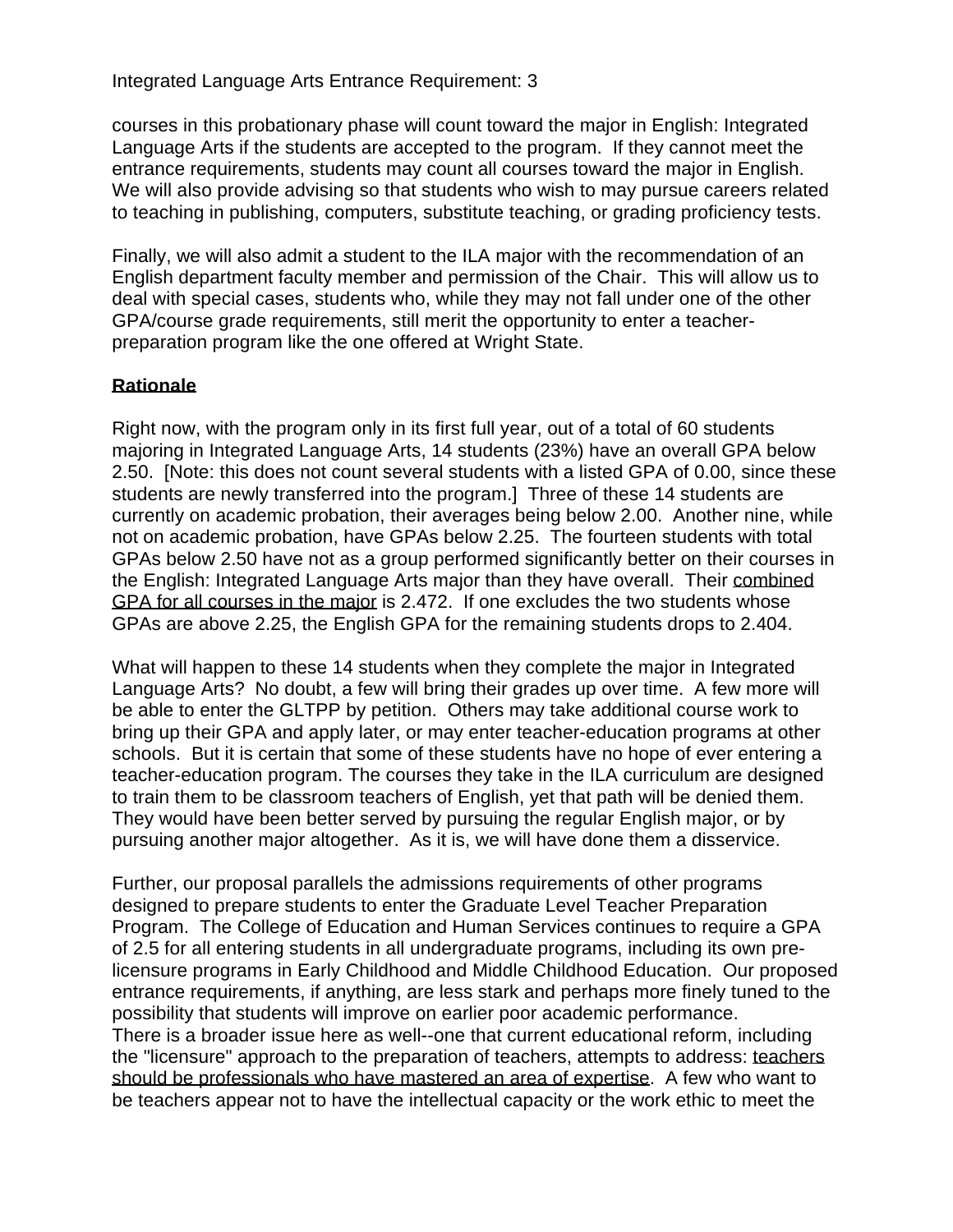Integrated Language Arts Entrance Requirement: 4

requirements for licensure. These few should not be allowed to enter the teaching profession, and our entrance requirement would give us a way of sending these students a necessary message before they have invested four years and thousands of dollars into a major they cannot use. On the other hand, our proposal contains gradations rather than a single GPA requirement, and it allows for the admission of special cases by faculty recommendation and permission of the department Chair- these provisos will keep us from discriminating against the returning student, or the student who switches from an unsuccessful major to do strong work in English. But in general we need to help the College of Education and Human Services keep the licensure bar high because teaching is a profession that we, as teachers, highly respect, and because students should know from the beginning that it is a privilege to be able to enter this profession.

It is important to note that Wright State University has one of only three teacher education programs in Ohio to be part of a "Teaching-Learning Initiative" (the others are at OSU and OU). This means we should be a model for other schools in Ohio, schools like Miami, Capital, Otterbein, Bowling Green, and Cincinnati. WSU has achieved this distinction because of the vision and high standards with which the College of Education and Human Services has approached the issue of teaching licensure. We submit that our proposal will bring our major in English: Integrated Language Arts into line with the standards and expectations of the state.

Finally, university resources are not limitless. Right now we have only two faculty who are qualified to teach our specialized courses in Integrated Language Arts, and they are also responsible for other courses. As a result, our ILA courses are offered once a year. When courses become available, our ILA majors must have access to them. Furthermore, because these courses involve heavy writing and intensive one-on-one classroom instruction, we must limit them to 25 students per section. Often, these sections fill up quite quickly. For example, an ILA course offered for winter 2002 closed within two weeks of the beginning of registration. If we can use an entrance requirement like the one proposed to keep the very weakest students out of the ILA program, it will help relieve the crowding in these classes and help keep them open for the students most likely to succeed in teacher education at the graduate level.

In conclusion, we wish to set an admission standard for students entering the major in English: Integrated Language Arts. Keeping our current open-admission standard would be irresponsible, because it would sacrifice the quality of the program, it would result in severe overcrowding of classes and straining of resources, and it would mislead unprepared students into believing they will enter the teaching profession when in fact they are unqualified to do so.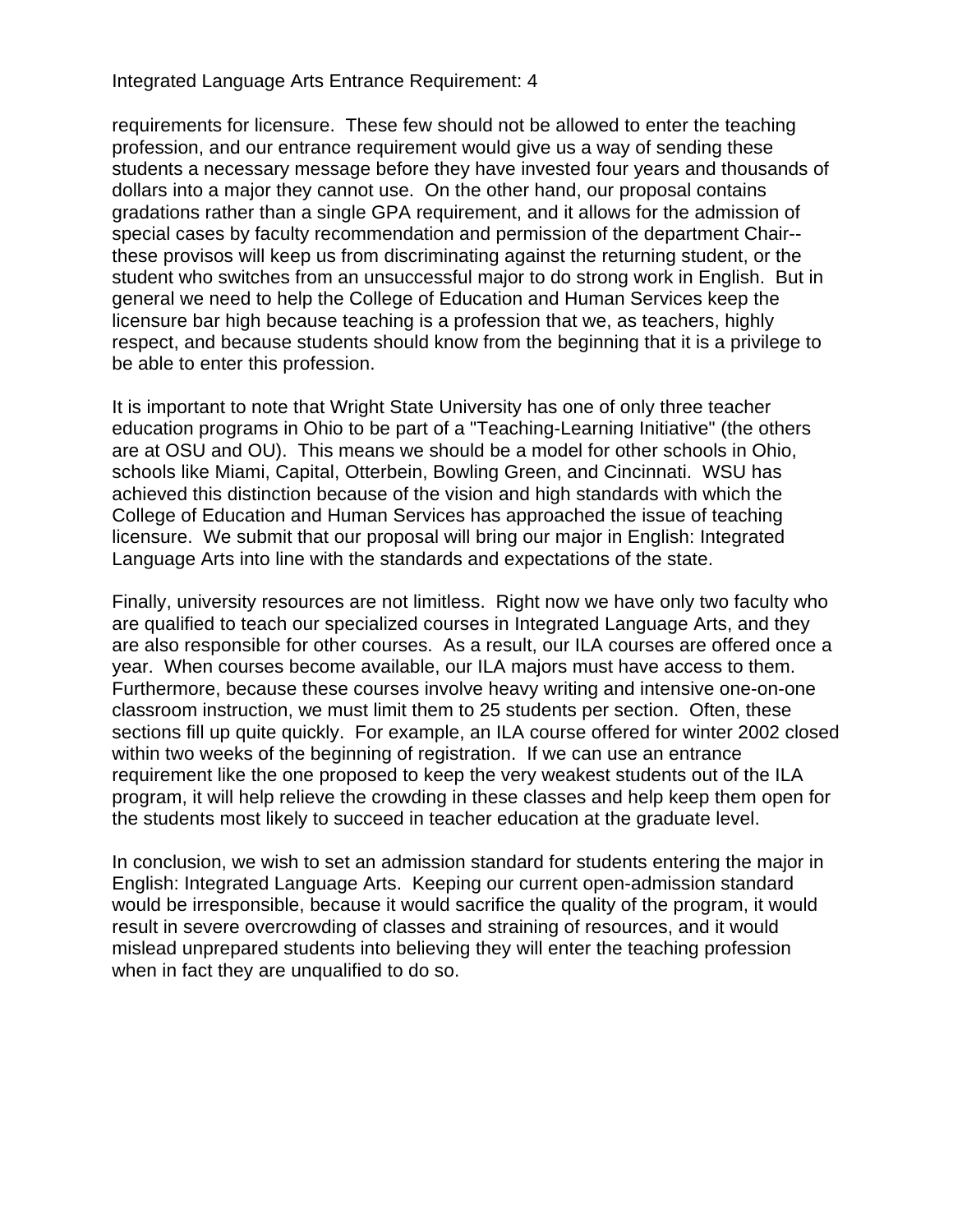<span id="page-18-0"></span>

| <b>DATE:</b> | May 2, 2002                                                                           |
|--------------|---------------------------------------------------------------------------------------|
| TO:          | Tom Sav, Chair, Undergraduate Curriculum and Academic Policy<br>Committee             |
| <b>FROM:</b> | Lillie Howard, Associate Provost for Academic Affairs and<br>Dean, University College |
|              | <b>SUBJECT:</b> Common Text Proposal                                                  |

Since, immediately following the April 11, 2002, UCAPC Meeting, I had been informed by Jeanne Fraker, the University College representative to UCAPC, that I would soon receive a set of questions from you on behalf of UCAPC regarding the common text proposal, I had been patiently awaiting such a list. When approximately three weeks after the meeting, I still had not received the list of questions, Jeanne's follow-up with you suggested that I should simply respond to the set of concerns included in the minutes of the meeting and subsequently posted on the web. Please consider what follows, then, as my response to that meeting summary.

I very much appreciate UCAPC's "commitment to supporting curriculum initiatives that enhance academic programs and the academic preparation and success of students." I appreciate even more, however, the statement in the UCAPC minutes that **"the committee felt that, in general, if the proposal was exclusively limited to selecting or adopting a text for use in the UVC courses, then that decision would be the prerogative of the University College faculty or staff teaching UVC courses . . . ."**  As you know, this perspective echoes my own and has been the source of my perplexity about Faculty Governance's insistence that the proposal be submitted to UCAPC. Given the above corroborating perspective from UCAPC, however, I will now move ahead with the common text in the UVC courses in the University College as planned. With this memorandum, I am thus formally withdrawing the common text proposal from UCAPC.

At the same time, because I can also appreciate the committee's concerns about the "implications for the General Education Program, faculty teaching GE courses, and other colleges," I am pleased to assure UCAPC that the implementation of the common text in the University College will have no implications at all for the General Education Program or for faculty teaching GE courses, or for other colleges. Rather, we will proceed as follows:

Though we will make the campus community aware of the text freshmen are reading for Freshman Week/First Week and the UVC courses, we will not "encourage other colleges to also consider voluntarily incorporating the common text where appropriate in the freshman seminars and/or freshman experiences offered by their respective colleges." Apparently,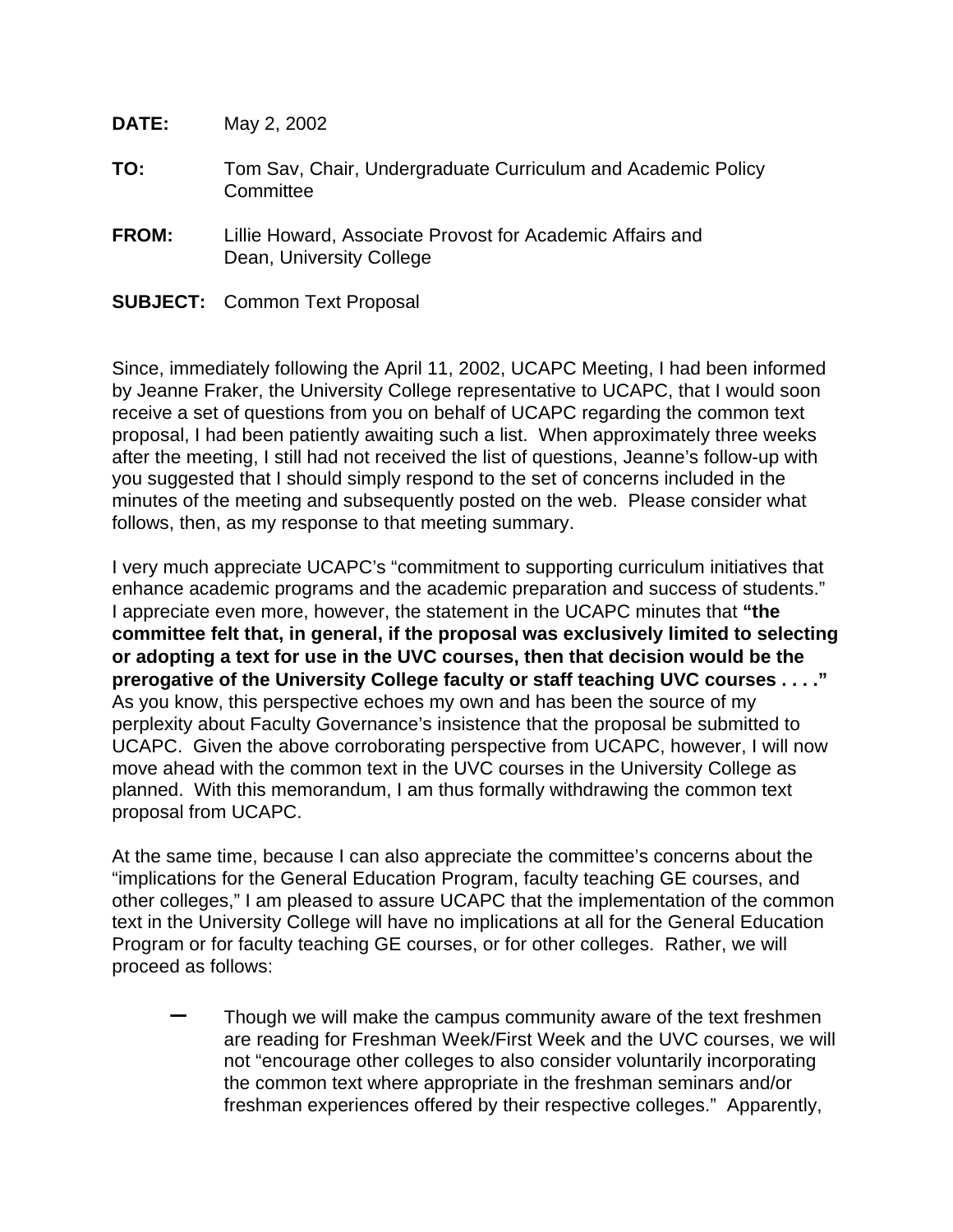though the terms "encourage," "voluntarily" and "where appropriate" were used to describe our intention, the statement still raised concerns among UCAPC members. So, to quiet those concerns, we will no longer "encourage" others outside of the University College to do anything at all with the common text;

- − Though UCAPC raised concerns about the distribution of the text to ALL incoming freshmen since currently only about 50% of incoming freshmen participate in learning communities, we believe the text should be distributed to all new freshmen for the following reasons: our goal for fall 2002 and subsequent years is to serve 80% of the freshman class in learning communities. Our goal is to include 100% of the freshman class, regardless of participation in learning communities, in Freshman/First Week activities, which would include a formal appearance and presentation by the author of the common text. It is essential, then, that all freshmen receive the text.
- Though UCAPC expressed concerns about our seeking corporate sponsorship to cover the costs of the text because of the impact such a solicitation might have on the University's current capital campaign, UCAPC should know that Freshman/First Week, including the idea of a common text, already appears in the case statement for the University College that is included in the University's capital campaign. Corporate sponsorship for the text, then, is in keeping with the capital campaign of the university. Should we not be successful in raising funds for the purchase of the text, we will consider other sources of funds that do not "burden the budget" of the university.

With this formal withdrawal of the common text proposal from UCAPC, and UCAPC's opinion that the selection of the text for UVC courses is the "prerogative of the University College," I will reactivate the Faculty Committee appointed in January to help the University College select its first common text. I will take care in that process to share with the committee, and to reiterate as often as possible, all of the above caveats.

Thank you and UCAPC, meantime, for your thoughtful consideration of the proposal. I thank you, particularly, for your careful and balanced rendering in the minutes of the